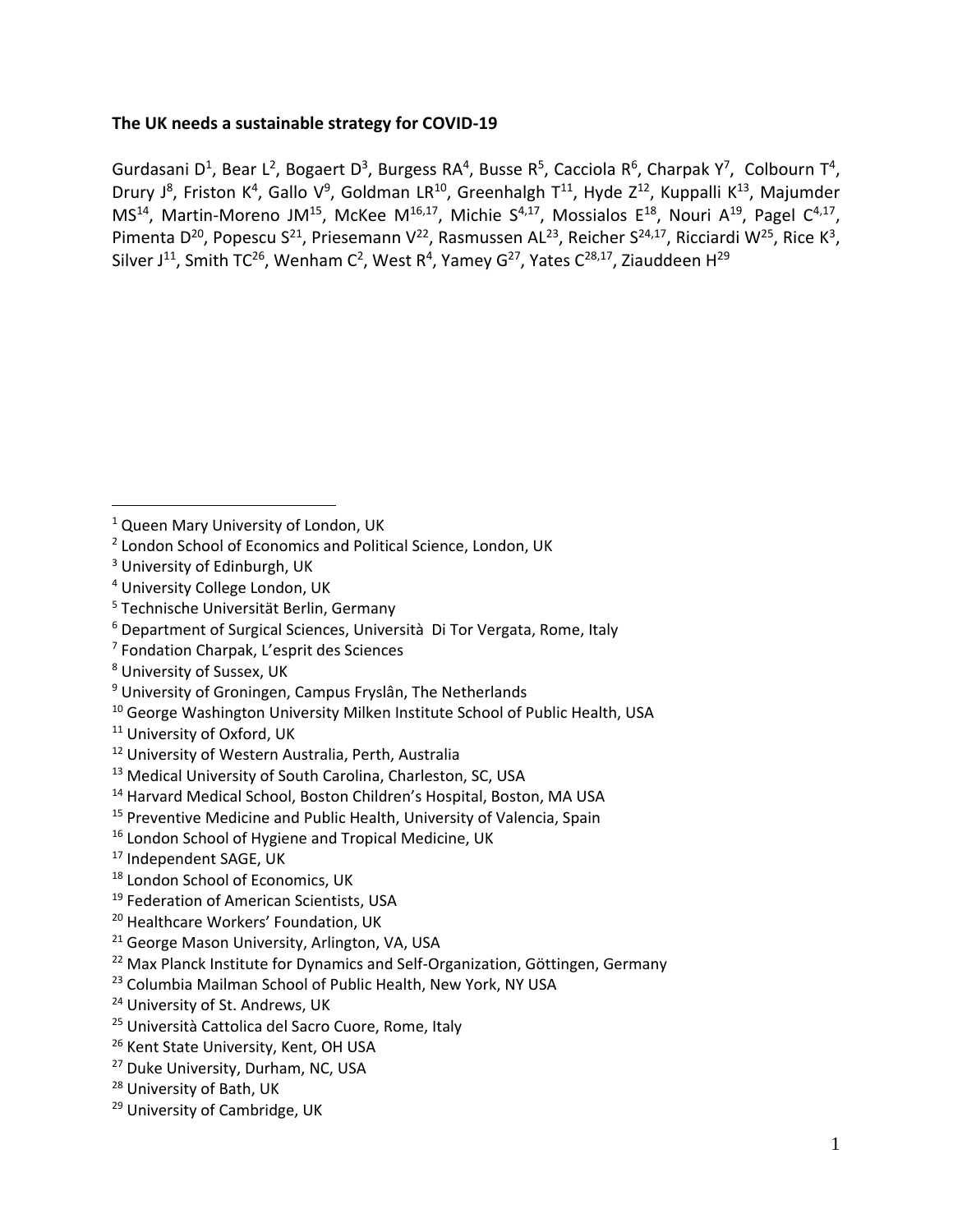The UK is well into the second wave of COVID-19 with 60,051 lives lost to SARS-CoV-2, to date.<sup>1</sup> Cases have been rising exponentially since late August<sup>2</sup> with increases across all regions in England in recent weeks.<sup>3,4</sup> As of 4th November, the UK had 25,177 confirmed daily cases<sup>2</sup>. These are almost certainly under-estimates as between 17th-23rd October, England alone had 52,000 estimated daily cases.<sup>5</sup> Estimates of the effective reproduction number in England vary between  $1.1 - 1.6^{3,6}$ .

Daily deaths have doubled every fortnight<sup>1</sup> since early September, with 2,067 COVID-19 deaths in the last week<sup>2</sup> and around 12,000 more likely in the next month - the majority amongst those who have already been infected. With 12,000 patients currently hospitalised with COVID-19, health services are close to capacity in many regions.<sup>2</sup> We are seeing >1,400 daily admissions in England,<sup>2</sup> a single doubling period away from the April peak of 3,000, which could be reached within 2-3 weeks.

On the 21<sup>st</sup> September, SAGE advised the UK government to institute a circuit breaker in England to suppress the epidemic. Instead, the government opted for several weeks of ineffective local tiered restrictions and cases continued to rise exponentially. Finally, on the 31<sup>st</sup> October, the government announced a 4-week national 'lockdown' commencing on the 5<sup>th</sup> November.

Lockdowns are last resort measures that reflect a failure of the pandemic control strategy. They have massive impacts on the population and the economy. To avoid repeated lockdowns and their impacts, we need a sustainable COVID-19 public health strategy. Here, we make seven evidence-based recommendations for this (**Figure 1**).

First, we need urgent reform of the ineffective, private sector run find, test, trace, isolate and support (FFTIS) system. As recommended by Independent SAGE, the current system in England must be integrated with and led by NHS England, with leadership from local Directors of Public Health, so that local knowledge can facilitate prompt contact tracing.<sup>7</sup> To ensure prompt testing, we recommend bringing together all current test providers in a national COVID testing consortium, under the oversight and management of NHS England.<sup>7</sup> To make this system effective, people should be supported to isolate when required ('supported isolation') with accommodation, domestic assistance, financial support, and greater resourcing for mutual-aid groups. 7

We urge the government to cease extravagant promises about aspirational technologies.<sup>8</sup> Technologies only deliver health care or save lives when integrated into clinical practice in an adequately resourced healthcare system. Focusing on the potential of a technology that does not yet exist, or is not yet widely used in the NHS, may undermine trust in the government and hamper the pandemic response.

Second, we need to support and protect health services so that they can cope with COVID-19, deliver routine care, and manage the significant morbidity from Long COVID. Reducing community transmission will be critical for this but following a decade of underfunding and a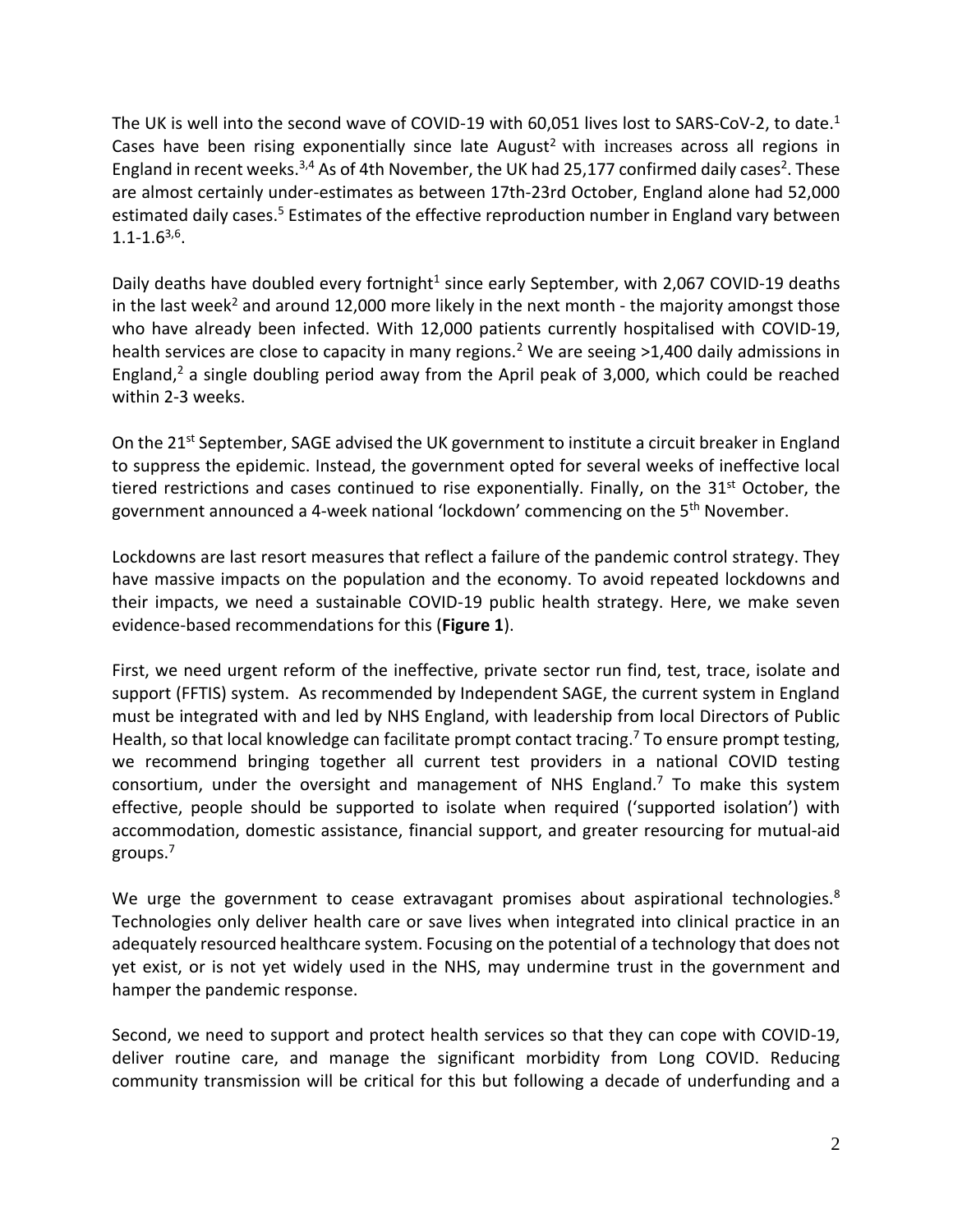huge hit from the pandemic, health services need urgent financial support, adequate PPE and measures to increase staff recruitment and retention.

Third, we need to ensure continued and undisrupted education for children of all ages. For this, we need to control community transmission and transmission in educational settings. Schools need clear guidance and support packages including better ventilation/air filtration, particularly through winter.<sup>9,10</sup> We recommend use of face coverings for staff and secondary school children (with exemptions), and encourage mask use among primary school children. Empty facilities could be repurposed to allow face-to-face education with smaller class sizes to minimise transmission. Additional teachers could be recruited, or as SAGE has suggested, a blended teaching system adopted (50% students attend, 50% are taught online in a given week), as has been implemented in other countries.<sup>11</sup> For the latter, children must be provided with access to laptops/tablets and broadband internet. If school closures become necessary to control transmission, schools must be supported to move to online teaching to ensure all children can continue their education, and families provided with practical and financial support. Universities have been a major hub of community transmission and should move to online teaching where possible, with students supported to return home safely with government support and guidance.

Fourth, we need comprehensive economic support packages for the population over the coming month, especially for deprived communities. Ethnic minority groups will need targeted support as they are at higher risk due to racism, stigma, poor housing, key worker roles and multigenerational households. Specific measures are required to protect children and women living in poverty and those at risk of domestic violence.

Fifth, we need a robust regulatory system and financial support to help employers and businesses make their facilities safe, and to ensure that facilities meet the necessary safety standards to remain open.<sup>12</sup> Occupational safety regulations need to be supported by anti-racism and equality laws robustly applied to employers. This will require the restoration of an adequate Health and Safety Inspectorate.

Sixth, we need coordination across the UK and with continental Europe. The regional governments of Scotland, Wales and Northern Ireland have attempted to lead with more effective responses, but have been hampered by poor national strategy. We need a joint strategy with Europe, including coordinated travel restrictions, data sharing, interoperability of COVID-19 tracing apps and use of EU passenger locator forms. The UK would benefit from joint development, procurement, and validation of rapid tests, medical kits and fair vaccine allocation protocols.

Finally, we need clear and consistent public health messaging. The lack of this has allowed misto thrive. The government needs to urgently restore public trust and confidence. It must reinstate daily briefings and be open, honest and transparent about where we are. It must admit to and learn from mistakes, not overstate its capabilities and achievements and treat the public as equal partners, working with communities to develop effective health promotion strategies. The government must clearly communicate that protecting school education, routine health care